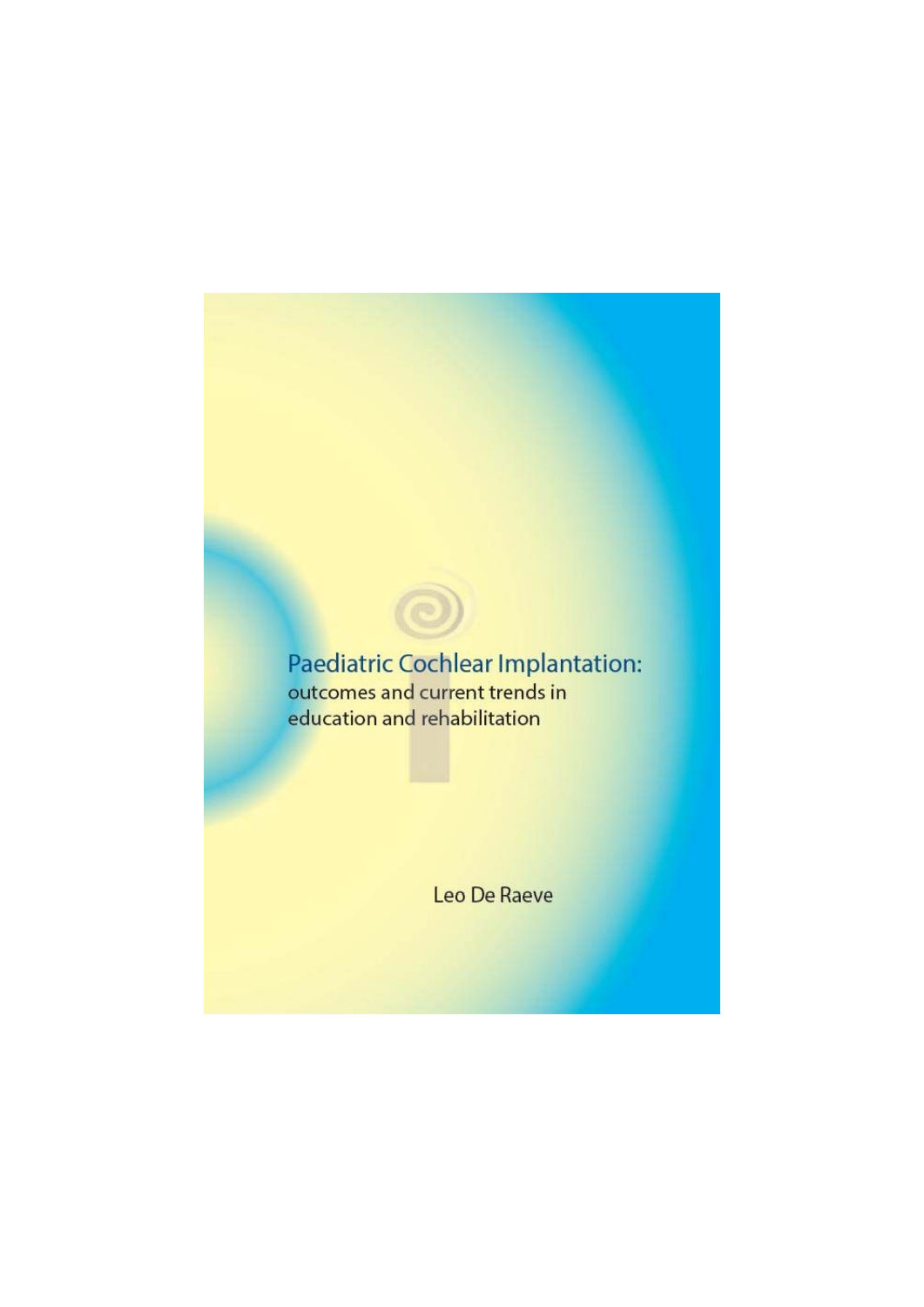| <b>Contents</b> |
|-----------------|
|-----------------|

| <b>Chapter 1:</b><br><b>Introduction</b>                                                                                                                                                                                                                                                                  | 12                         |  |
|-----------------------------------------------------------------------------------------------------------------------------------------------------------------------------------------------------------------------------------------------------------------------------------------------------------|----------------------------|--|
| 1.1. Short history on cochlear implants                                                                                                                                                                                                                                                                   |                            |  |
| 1.2. Outcomes and trends in education and rehabilitation<br>Evaluating education and rehabilitation<br>1.2.1.<br>Cochlear implantation and communication mode<br>1.2.2.<br>Cochlear implantation and educational placement<br>1.2.3.<br>Rehabilitation of deaf children using cochlear implants<br>1.2.4. | 18<br>19<br>20<br>23<br>26 |  |
| 1.3. Aims of the thesis                                                                                                                                                                                                                                                                                   |                            |  |
| 1.4. Outline of the chapters                                                                                                                                                                                                                                                                              |                            |  |
| Universal hearing screening, prevalence of and<br><b>Chapter 2:</b><br>accessibility to cochlear implants                                                                                                                                                                                                 | 36                         |  |
| 2.1. Impact of Newborn Hearing Screening, Comparing Outcomes in<br>Pediatric Cochlear Implant Users. Philips B., Corthals P., De Raeve L.,<br>D'haenens W., Maes L., Bockstael A., Keppler H., Swinnen F., De Vel E.,<br>Vinck B., Dhooge I., The Laryngoscope. 2009; 119: 974-979.                       |                            |  |
| 2.2. Prevalence of cochlear implants in Europe: what do we know and what<br>can we expect. De Raeve L. & van Hardeveld R., Journal of Hearing<br>Science, submitted                                                                                                                                       |                            |  |
| 2.3. Accessibility to cochlear implants in Belgium: state of the art on<br>selection, reimbursement, habilitation, and outcomes in children and adults.<br>De Raeve L. & Wouters A., Cochlear Implants International. 2013; 14:                                                                           |                            |  |

**Chapter 3: Outcomes of young implanted children**  90

## *3.1. Auditory development*

S18-S25.

3.1.1. A longitudinal study on auditory perception and speech intelligibility in deaf children implanted under the age of 18 Months, in comparison to those implanted at later ages. De Raeve L., *Otology & Neurotology*. 2010; 31(8): 1261-1267. 91

7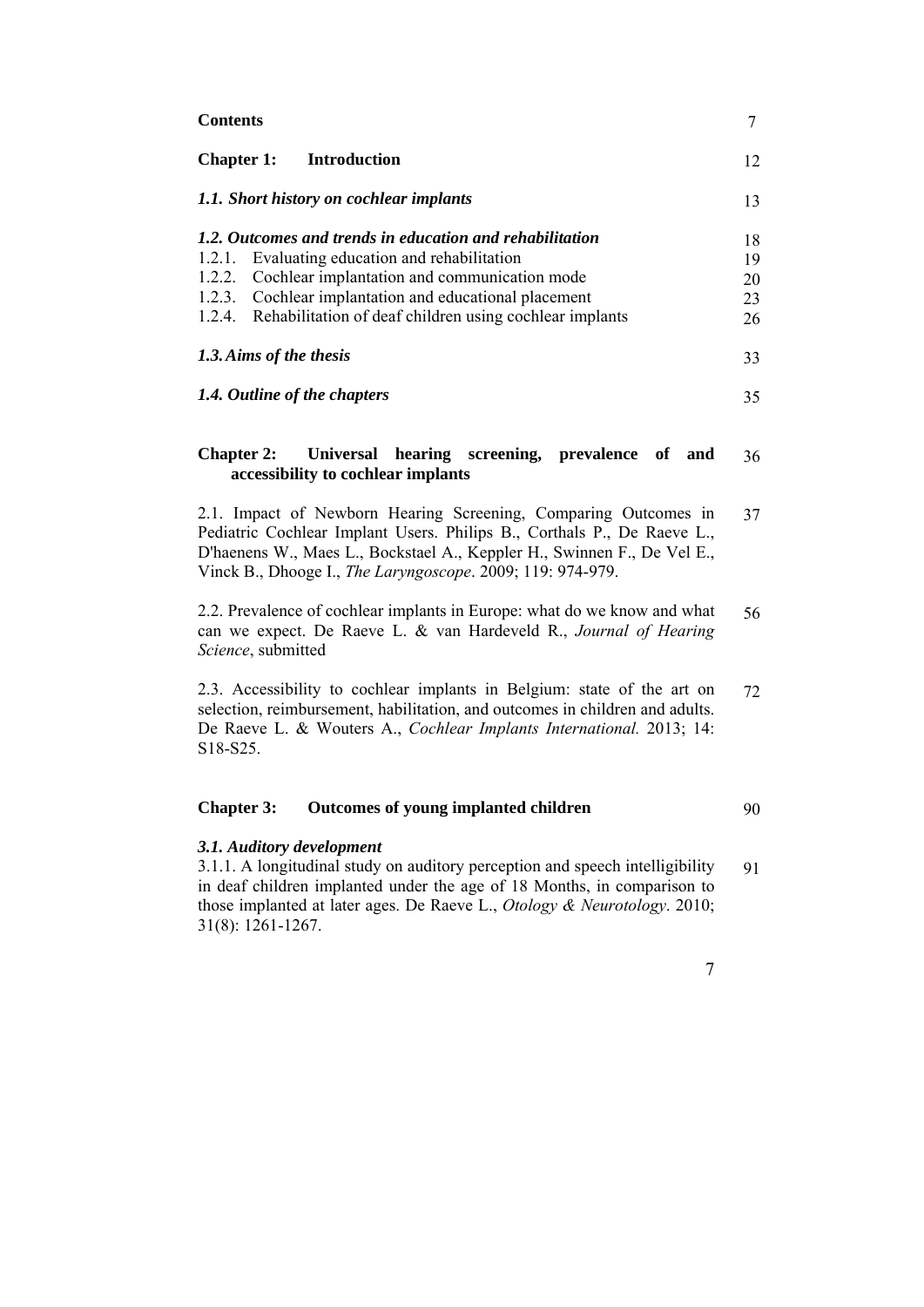| comparison of preverbal communication with normal hearing children. Tait<br>M., De Raeve L. & Nikolopoulos T., International Journal of Pediatric<br>Otolaryngology. 2007; 71: 1605-1611.                                                                                                                                                    |     |
|----------------------------------------------------------------------------------------------------------------------------------------------------------------------------------------------------------------------------------------------------------------------------------------------------------------------------------------------|-----|
| 3.2.2. Bilateral versus unilateral cochlear implantation in young children.<br>Tait M., Nikolopoulos T., De Raeve L., Johnson S., Datta G., Karltorp E.,<br>Ostlund E., Johansson U., van Knegsel E., Mylanus E., van Gulpen P.,<br>Beers M. & Frijns J., International Journal of Pediatric Otorhinolaryngo-<br>$logy$ . 2010; 74: 206-211. | 124 |
| 3.3. Language, verbal cognition and reading outcomes<br>3.3.1. Verbal Cognition in Deaf Children using Cochlear Implants: effect<br>of unilateral and bilateral stimulation. De Raeve L., Vermeulen A. Snik A.,<br>Otology & Neurotology, (submitted).                                                                                       | 140 |
| 3.3.2. Reading comprehension of Flemish deaf children in Belgium:<br>sources of variability in reading comprehension after cochlear<br>implantation. van der Kant A., Vermeulen A., De Raeve L., Schreuder R.,<br>Deafness and Education International. 2010; 12(2): 77-98.                                                                  | 162 |

| <b>Chapter 4:</b> | Trends in rehabilitation and education |  |
|-------------------|----------------------------------------|--|
|-------------------|----------------------------------------|--|

4.1. Education and rehabilitation of deaf children with cochlear implants: a multidisciplinary task. De Raeve L., *Cochlear Implants International*. 2010; 11(1): 7-14. 192

*4.2.* Changing trends within the population of children who are deaf or hard of hearing in Flanders (Belgium): effects of 12 years of universal newborn hearing screening, early intervention, and early cochlear implantation. De Raeve L. & Lichtert G., *The Volta Review. 2010;* 112(2): 131-148. 205

4.3. Changing realities in the classroom for hearing impaired children in the classroom. Vermeulen A., De Raeve L., *Deafness Education International.* 2012; 14(1): 36-47. 227

8

### *3.2. Early communication skills*

3.2.1. Deaf children with cochlear implants before the age of one year: comparison of preverbal communication with normal hearing children. Tait M., De Raeve L. & Nikolopoulos T., *International Journal of Pediatric*  110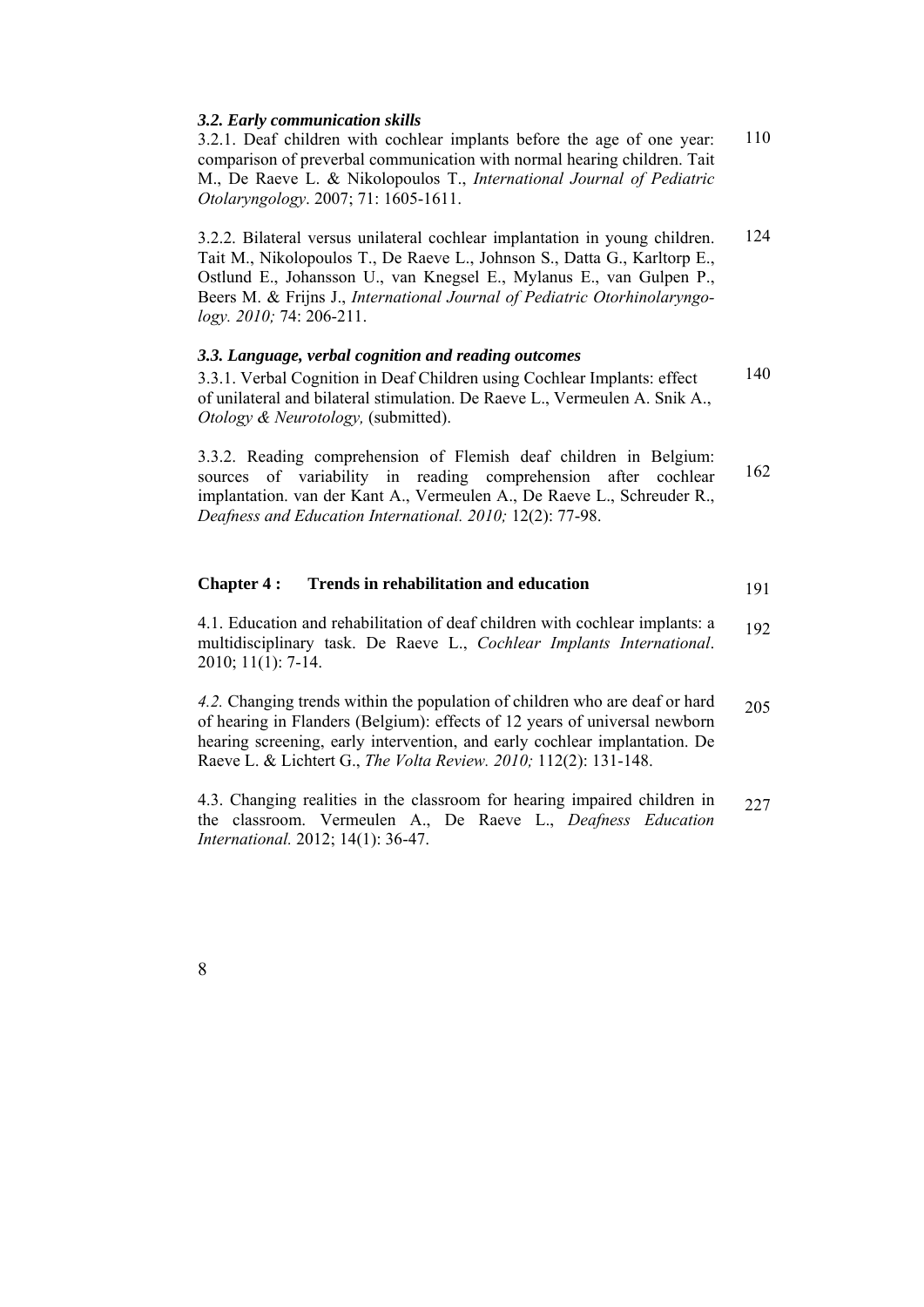4.4. Changing Schools for the Deaf: Updating the Educational Setting for our Deaf Children in the 21st Century, a Big Challenge. De Raeve L., Baerts J., Colleye E., Croux E., *Deafness and Education International***.**  2012; 14(1): 48–59. 242

4.5. Maximizing the benefits from bilateral implantation in therapy, at home and at school. De Raeve L., Archbold S., Diller G., *Deafness and Education International. 2013; 15(1): 52-68.*  258

#### **Chapter 5: Discussion and conclusion**  282

*5.1. The impact of newborn hearing screening and cochlear implants on deaf children's early auditory development and speech intelligibility*  283

*5.2. Prevalence and accessibility to cochlear implants in Belgium and other European countries*  286

*5.3. Outcomes of young implanted children: auditory development, early communication skills, language, reading and verbal cognition skills in comparing to normal hearing peers*  290

*5.4. Large variability in outcomes after implantation: influencing child and environment related factors*  294

*5.5. Changing trends in the education of young deaf children using (bilateral) cochlear implants*  298

- 5.5.1. Paediatric cochlear implantation requires an experienced multidisciplinary team
- 5.5.2. Changing trends in the population of deaf children
- 5.5.3. Changing trends in deaf education

#### *5.6. Efficacy and effectiveness of rehabilitation after cochlear implant implantation*  305

*5.7. Implications for the education of deaf children using cochlear implants*  308